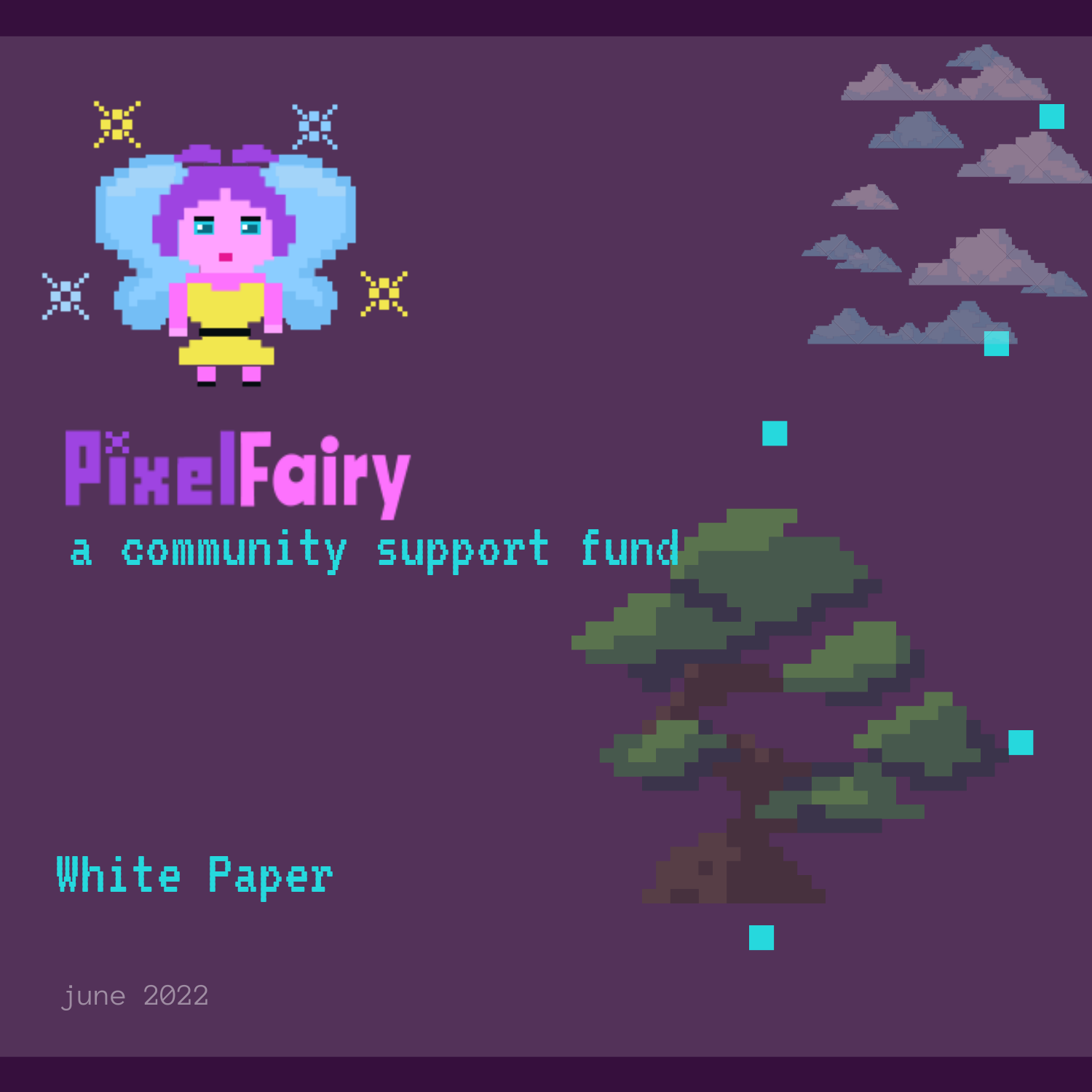# PIXEL **FRIRY?** WHAT IS

**PIXELFAIRY IS SIMPLE AND EASY TO USE CRYPTOCURRENCY PLATFORM THAT RUNS ON THE BINANCE SMART CHAIN NETWORK WHEREIN YOU CAN EARN 11.33% DAILY FOR 30 DAYS FOR A MINIMUM MEBERSHIP ENTRY OF 0.1 BNB.**



г

и



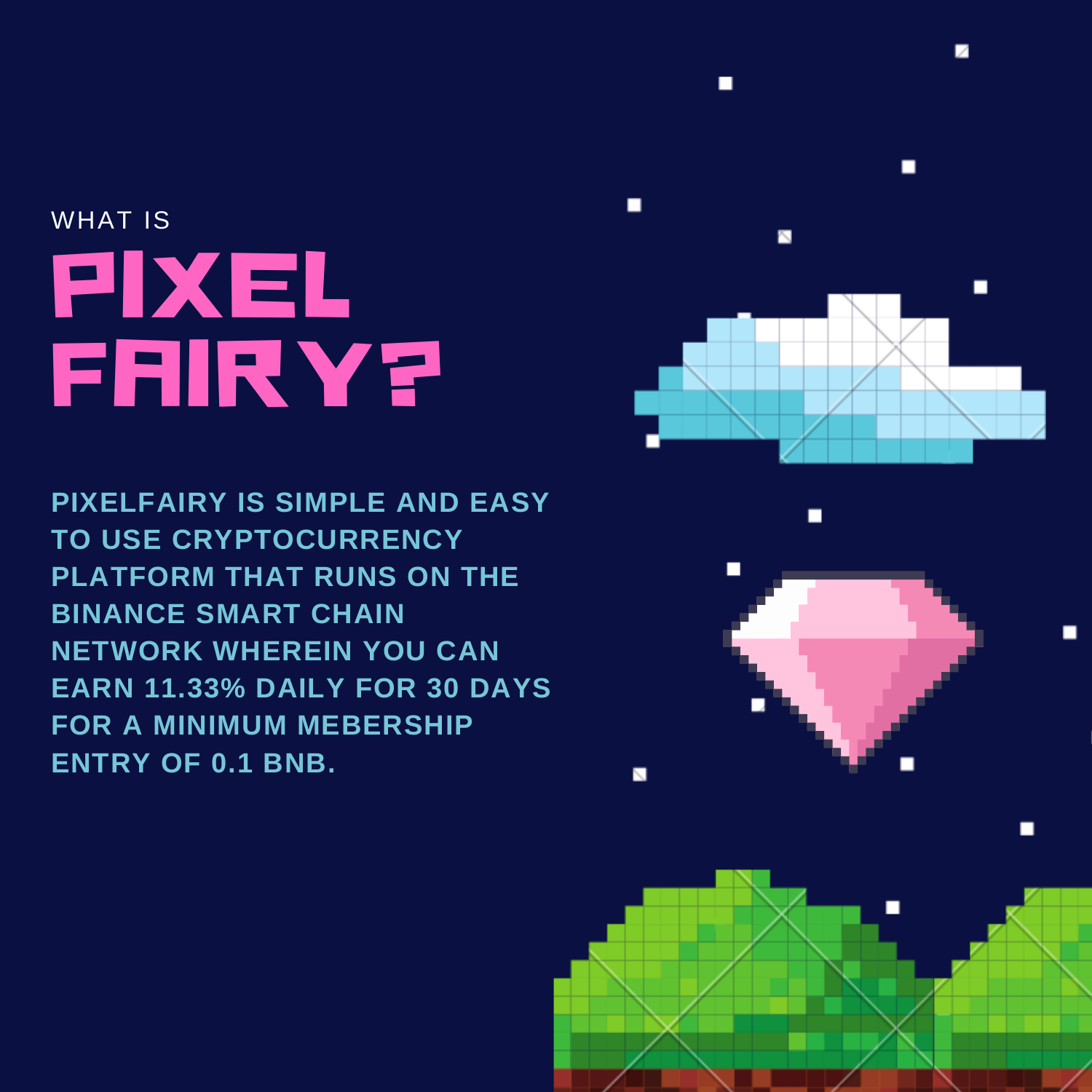## PIXEL FAIRY OBSTACLES WHO IS THE BIG BOSS TO DEFEAT?

#### WHALE DOMINATION

Cryptocurrency Farm Yield Pools are usually dominated by whales who eat up most of the profits due to the sheer number of their miners.

#### POOL MORTALITY

Only a handful of mining/staking models have lasted beyond the three month mortality rate as pools eventually dry up due to unreasonably high ROI or Referral Rewards or the community's inability to expand and add more members.

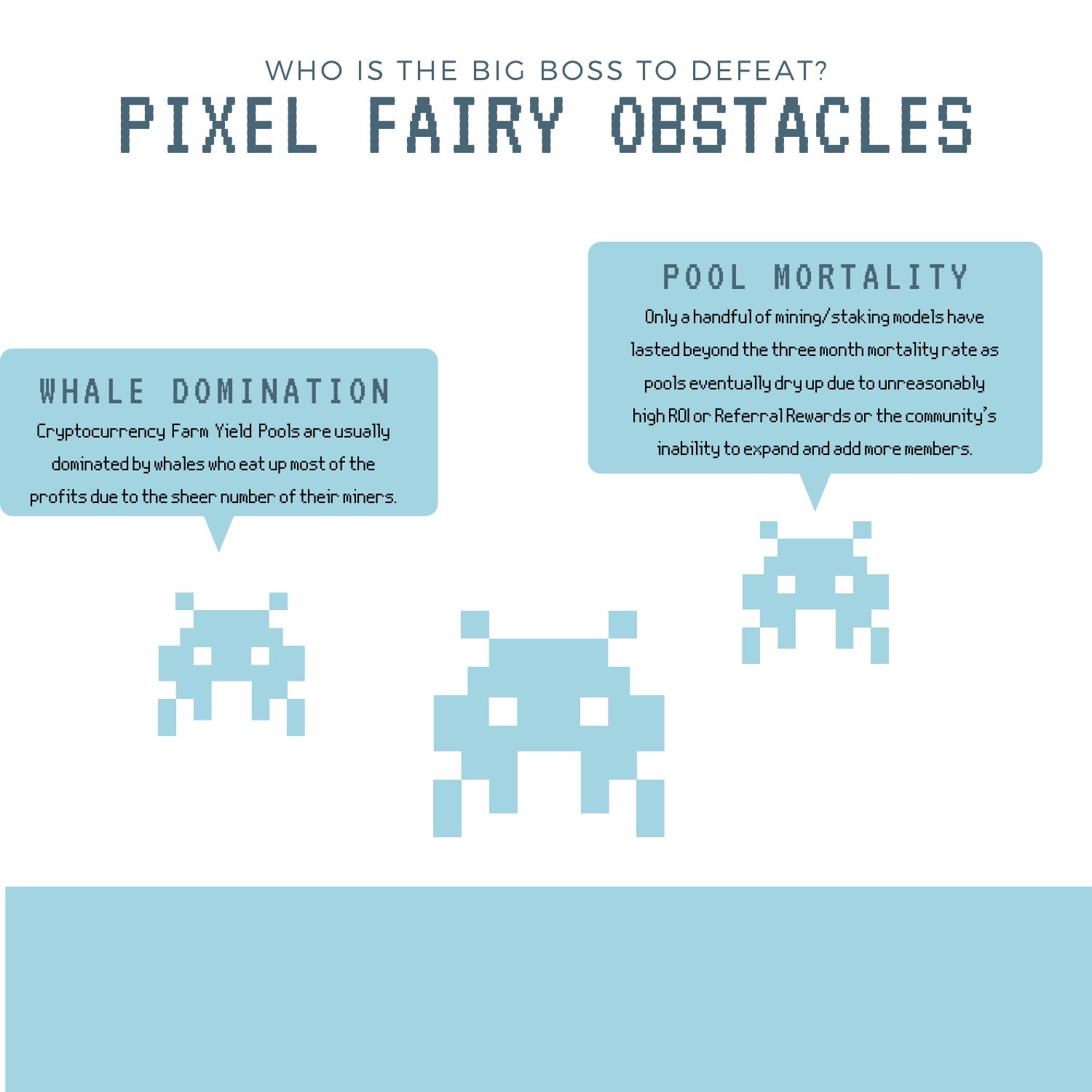## COMPLAN **W H A T M A K E S U P F A I R Y M A G I C ?**

#### **M I N I M U M D E P O S I T : 0 . 1 B N B**

**R O I : 1 1 . 3 3 % F O R 3 0 D A Y S**

REFERRAL LEVEL: 5 LEVELS STARTS AT 15%

Level 1 - 15% Level 4 - 3%

Level  $2 - 19%$  $\blacksquare$  Level  $S$  -  $2\%$ 

Level 3 - 5%

WITHDRAW SCHEDULE: EVERY 7 DAYS FROM DEPOSIT WITHDRAW AMOUNT: 50% OF SELLABLE, 50% **A U T O C O M P O U N D D E V F E E : 5 %**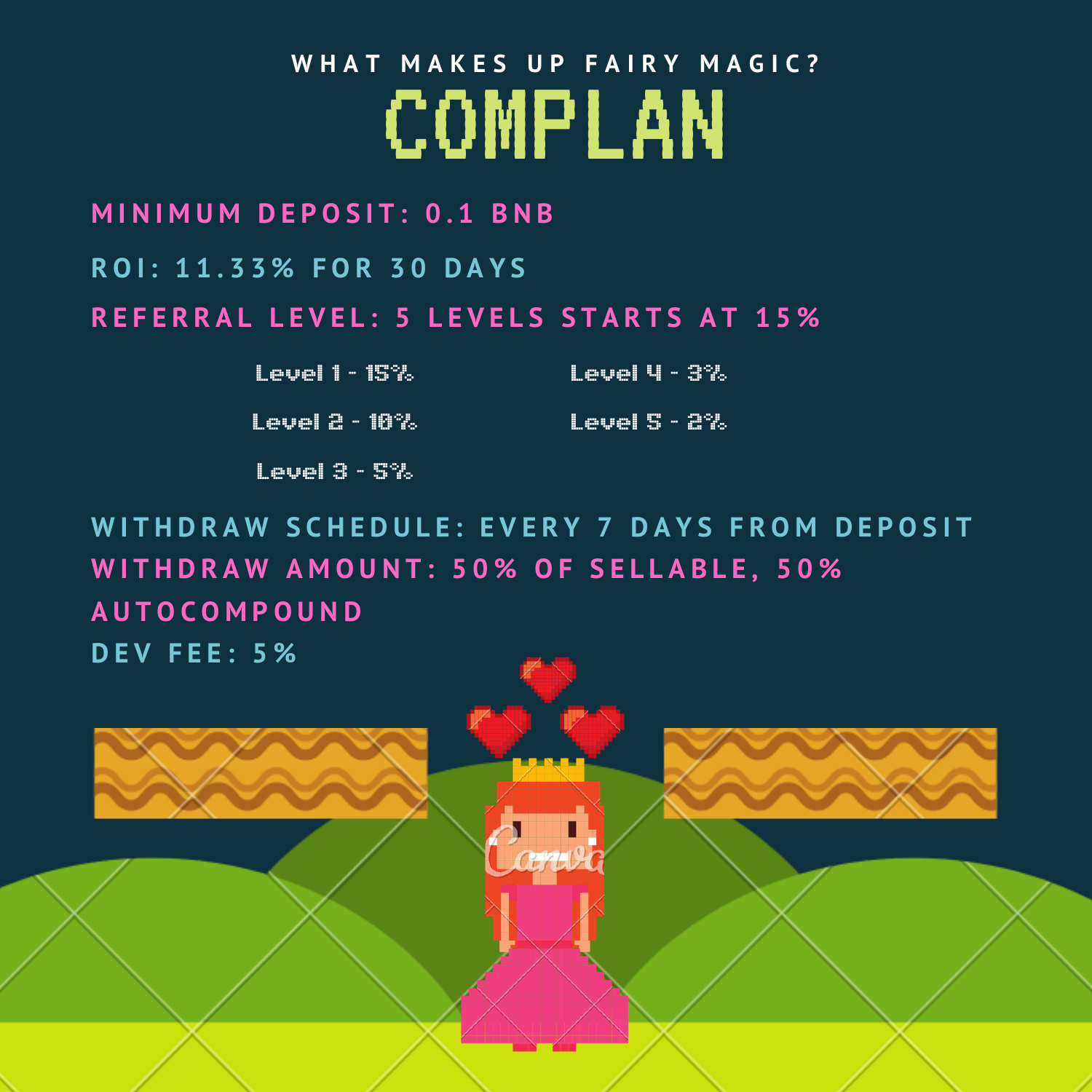

#### PLEASE EXPLAIN THE COMPLAN FURTHER

# MIN DEPO: 0.1 BNB

The initial value is set at 0.1 BNB but can be raised to a higher value once the TVL gets higher and whales start to surface. This is to give new joiners ability to compete in the platform.

# WITHDRAWAL SCHEDULE

Any member is allowed to withdraw every seven days from the day other deposit. If the member tops up on their account or (deposits again), that day will become the new reference of the 7 days count for the withdrawal date.

## WITHDRAWABLE AMOUNT

On each withdrawal, 50% of dividends will be deducted automatically and will remain in the contract and 50% of dividends transfer to the user's wallet.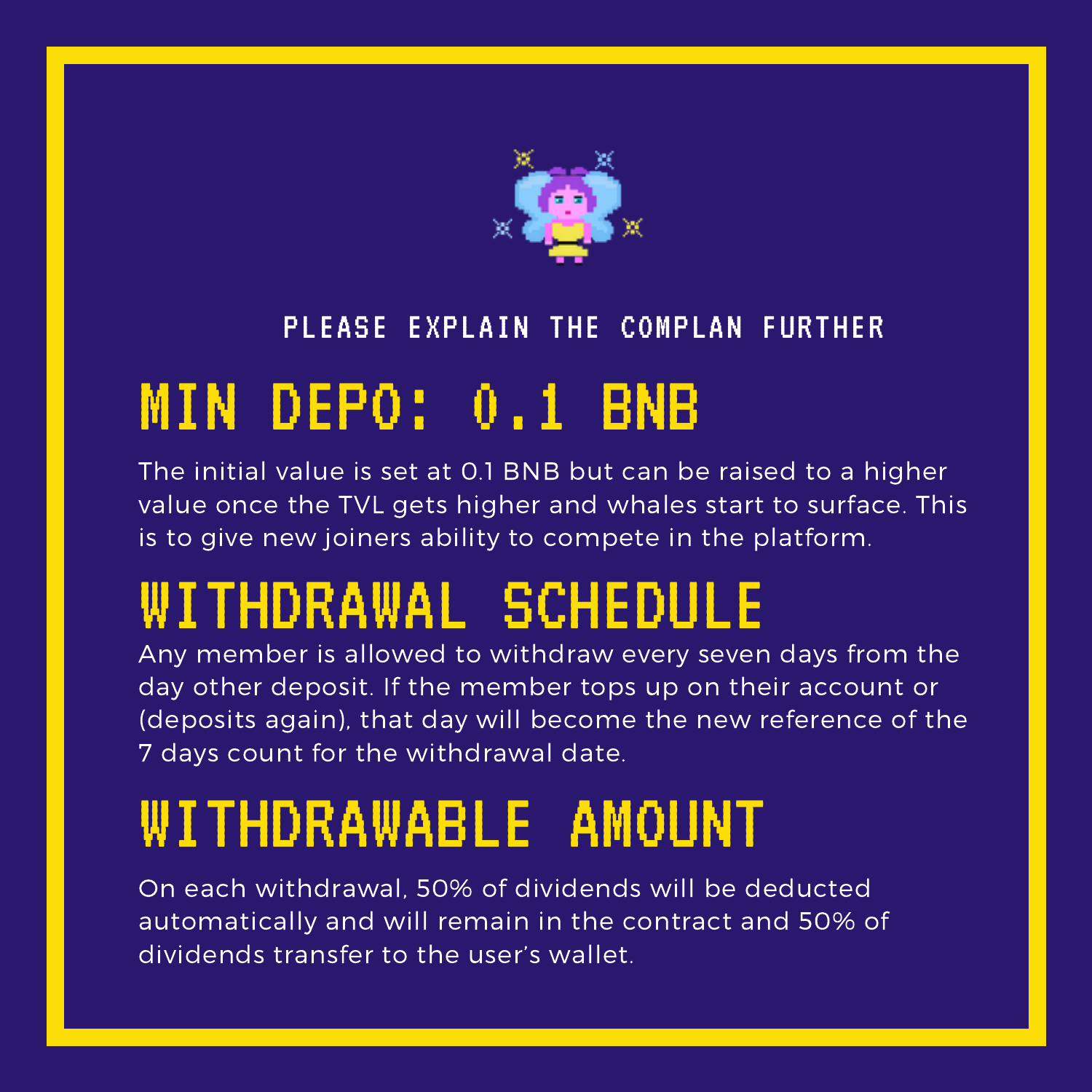

#### PLEASE EXPLAIN THE COMPLAN FURTHER (PART 2)

## REFERRAL SYSTEM

The contract pays an 8% referral commission over 3 levels

- $\bullet$  Level 1: 15%
- $\cdot$  Level 2: 10%
- $\bullet$  Level 3: 5%
- Level 4: 3%
- $\bullet$  Level 5: 2%

Referral should be an active user; it means the referral address has at least one deposit.

The referrer is specified once at the time of the first deposit and is assigned to the user without the possibility of changing. From each subsequent Deposit, the referrer will get his percentage.